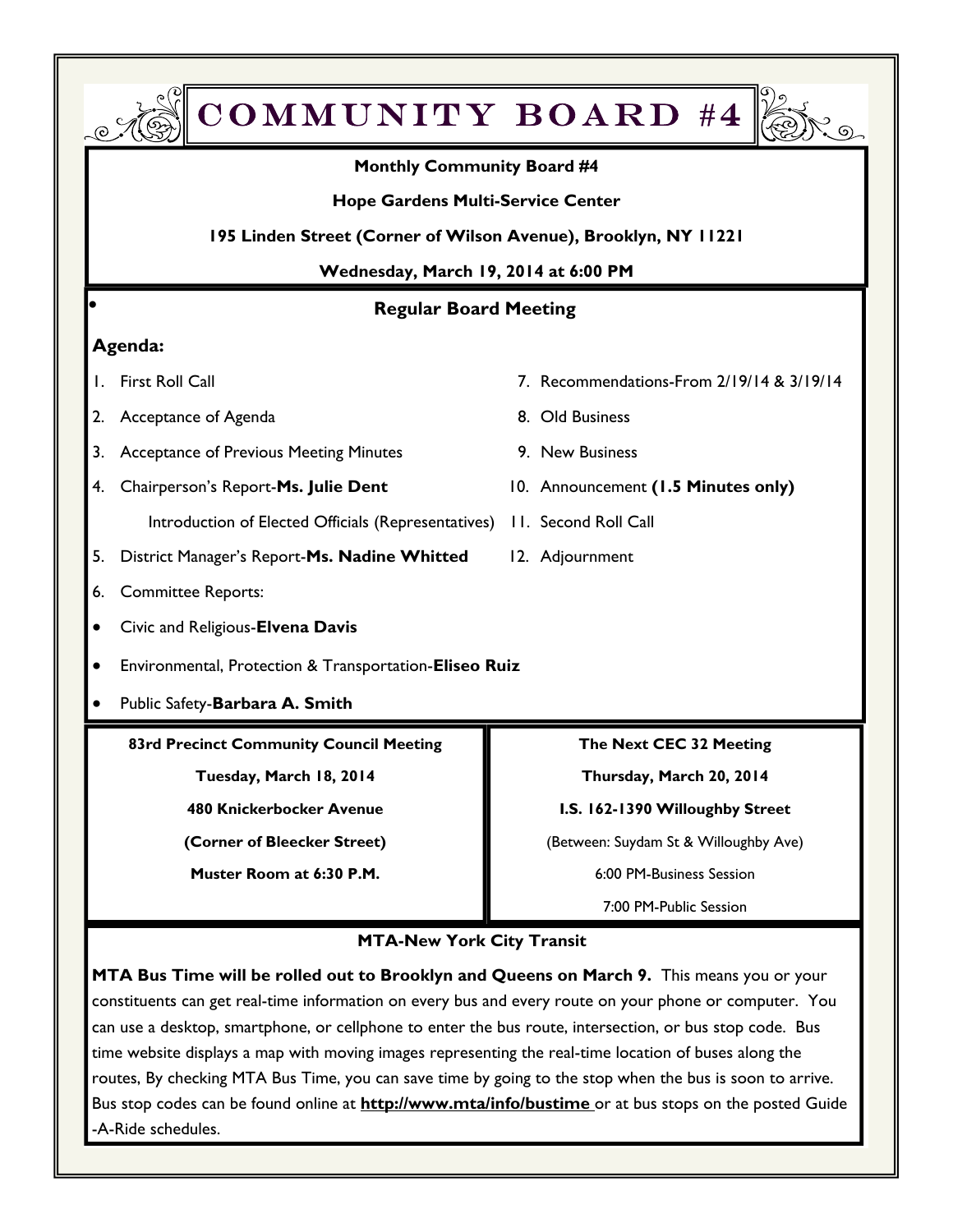



#### Greetings Bushwick Residents,

Do you want to help make the Bushwick community a better and safer place to live? The 83rd precinct is introducing a new email address for residents to report complaints about crime and quality of life issues affecting the Bushwick Community. The email address is

#### **83precincttips@gmail.com**

Please provide us with as much information as possible in regards to the complaint, so that we can investigate it properly. You can choose to remain anonymous or provide contact information so that we can get in touch with you. Please note that you will not be contacted in response to your email unless permission is given. **Remember, if this is an emergency, please call 911.**

#### Police Department

Community Affairs Bureau's Present

#### **2014 Youth Summits**

Youth Summits are held in communities throughout NYC to inform the public about potential dangers and consequences of Social Media. Also addressed are topics on Youth Crews and trends in their respective neighborhoods. Teenagers, community leaders, representatives of community based youth organizations, teachers, administrators, clergy and concerned citizens are invited and encouraged to attend. **For More Information Contact:** 

#### **Juvenile Justice Division 212-343-3707.**

#### **2014 Dates and Locations**

| <b>Brooklyn South:</b>       | <b>Brooklyn North:</b>     |
|------------------------------|----------------------------|
| Monday, March 24, 2014       | Monday, April 7, 2014      |
| 5pm-7pm                      | 6pm-8pm                    |
| Prospect Heights High School | Boys and Girls High School |
| 883 Classon Avenue           | 1700 Fulton Street         |
| Brooklyn, NY                 | Brooklyn, NY               |

# **School Crossing Guard**

#### **Job Opportunity**

The New York City Police Department is seeking individuals to fill their vacancies for the School Crossing Guards.

Regulates traffic, in accordance with traffic lights, at an assigned school crossing to permit safe crossing of elementary school children and other pedestrians during specified morning, noon and afternoon periods.

There are no formal requirements of education or experience, however all candidates must be able to understand and be understood in English, also pass a medical examination and a character investigation.

To obtain an application and see full job description, please contact:

### **NYPD Community Affairs Bureau**

1 Police Plaza, New York, NY 10038

**(646) 610-5323** 

Email: **communityaffairs@nypd.org**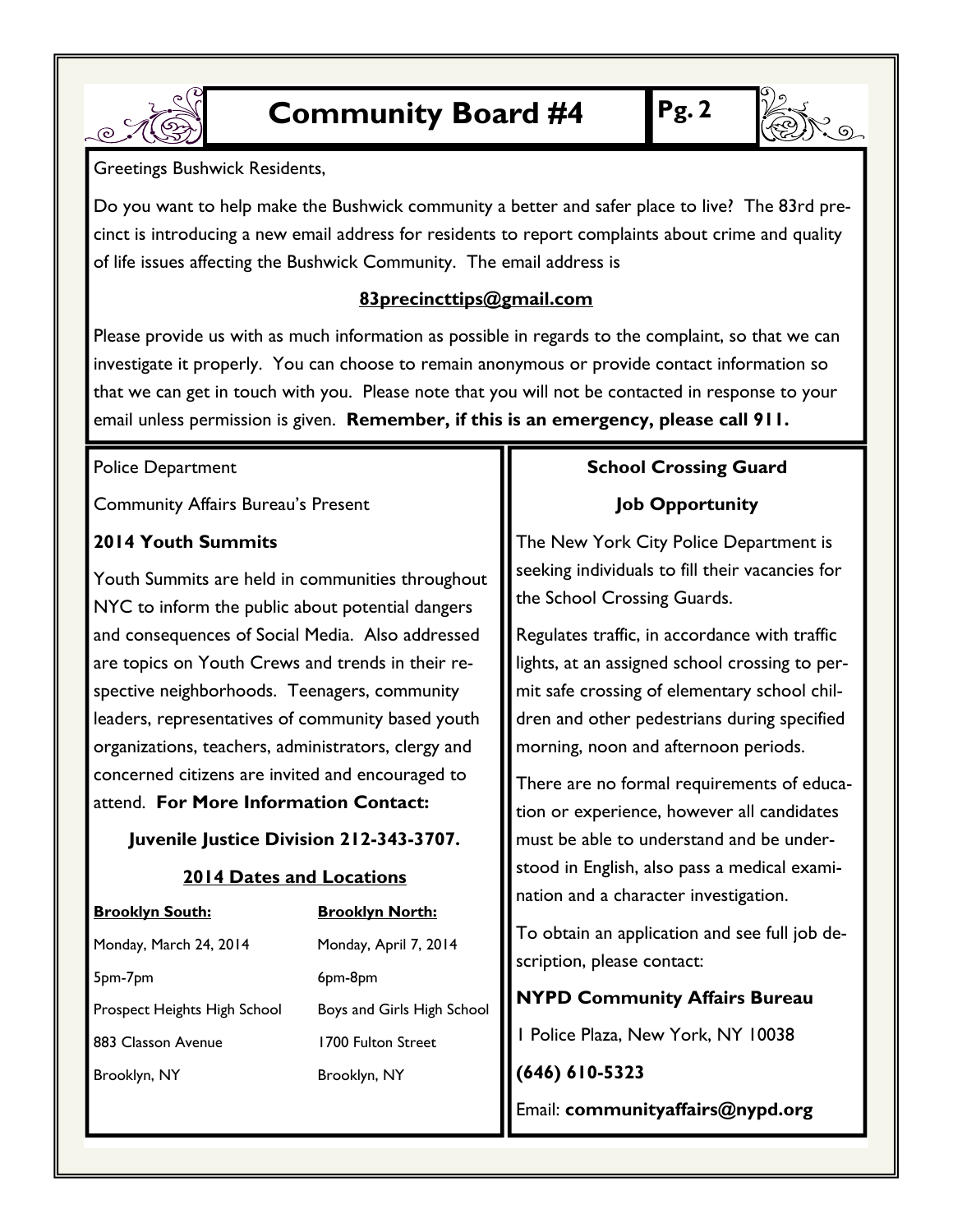

# **Pg. 3** Community Board #4

3).<br>2).



#### **Knickerbocker Commons Associates, L.P.** 217 Wyckoff Avenue Brooklyn NY 11237

Knickerbocker Commons Associates, L.P. is pleased to announce that applications are now being accepted for affordable rental apartments at 803 Knickerbocker Avenue in the Bushwick section of Brooklyn. This building is being constructed through the Low Income Rental Program (LIRP) of the New York City Department of Housing Preservation and Development (HPD), and the Low Income Housing Tax Credit (LIHC) Program of New York State Homes and Community Renewal (HCR). Applications will be accepted by one of two methods: **EITHER** online **OR** by mail. To submit your application online, applicants should visit NYC Housing Connect at **www.nyc.gov/housingconnect** and select **"Apply for Housing".** All online application must be submitted by **3/31/2014.** If an applicant does not have access to the internet, accommodations will be made through the Ridgewood Bushwick Senior Citizens Council. **Please call (718) 366-3800 for more information.** Paper Applications may be requested by mailing a request with a self-addressed envelope or by visiting the office of Ridgewood Bushwick Senior Citizens Council, Inc. located at 217 Wyckoff Avenue, Brooklyn, NY 11237, between the hours of 9:00 AM and 5:00 PM. Monday through Friday. Only one application will be given to a person who must sign for it when picking it up. All paper applications must be returned by regular mail only (no priority, certified, registered, decorated, express or overnight mail will be accepted, nor will oversized envelopes) to the address included in the application package. Completed applications must be postmarked by **3/31/2014.** Please submit only one application per household. Applicants or co-applicants who submit more than one application will be disqualified. Applications will be opened only after the application deadline of **3/31/2014.**

#### **NY Zoos and Aquarium Temporary Positions (March-October)**

Join the NY Zoos and Aquarium team. Apply online at **www.wcs.org/careers** 

- \* Admissions & Guest Relations \* Grounds Keeping
- 
- 
- **Food Service**
- 
- Parking and Rides **the Care of the Care**  $\ast$  Animal Care
- \* Retail Sales \* Group Sales

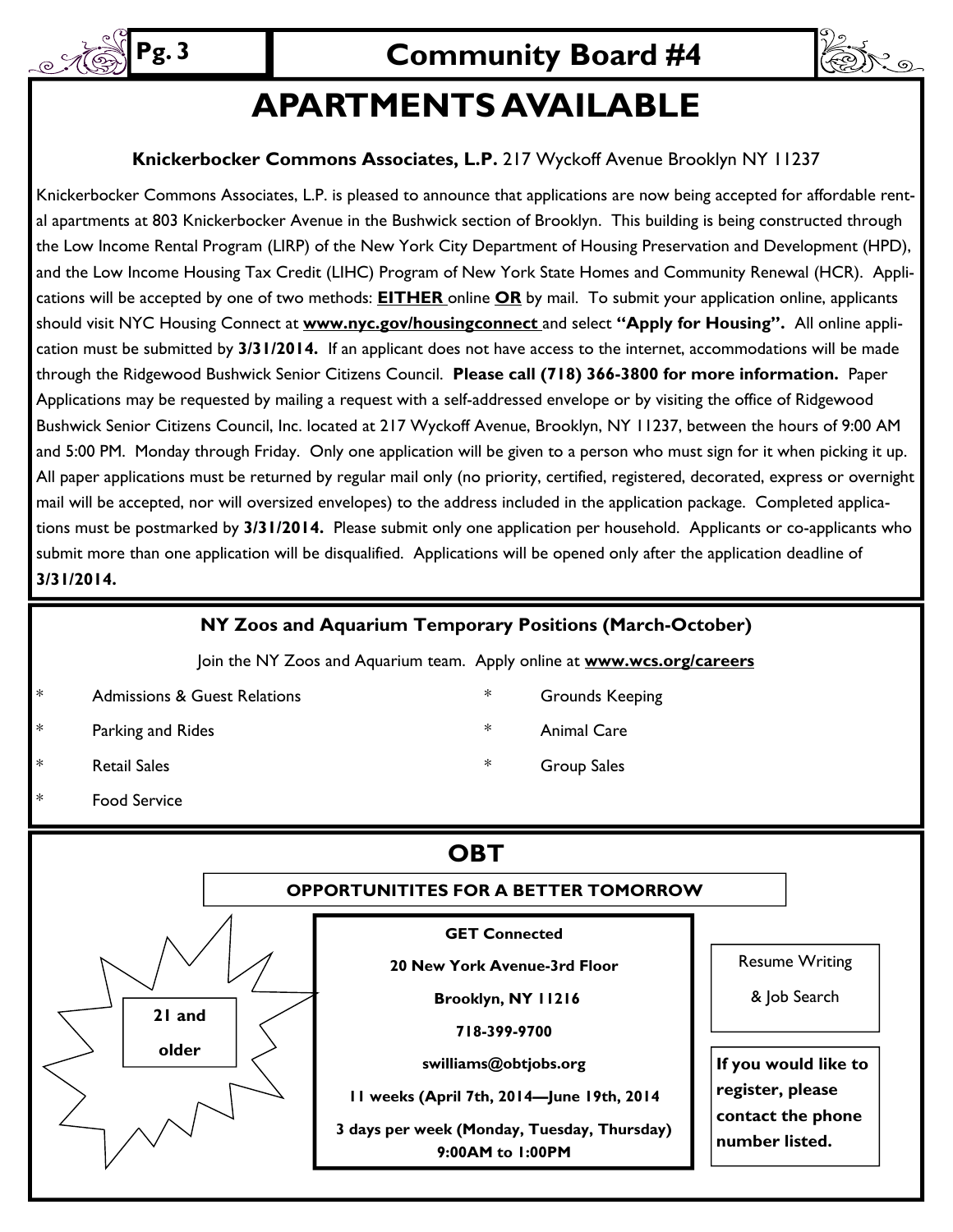

**Department of Youth & Community Development** 

**The Safe Homes Project** 

**A Program of Good Shepherd Services** 

At the **Safe Homes Project** extensive **support and services** is **given** to **survivors** of **domestic violence** and their children. **Experience advocates assist individuals** in **making safety plans,** obtaining **orders of protection** and **legal representation, re-locating or entering shelter**, as well as **providing referrals** for **needed benefits and other services. All services**  are available in both **English and Spanish** and are **free of charge.** For a brief description and look at all the services that are offered you can call **(718) 499-2151** or go online to **www.safehomesproject.org**